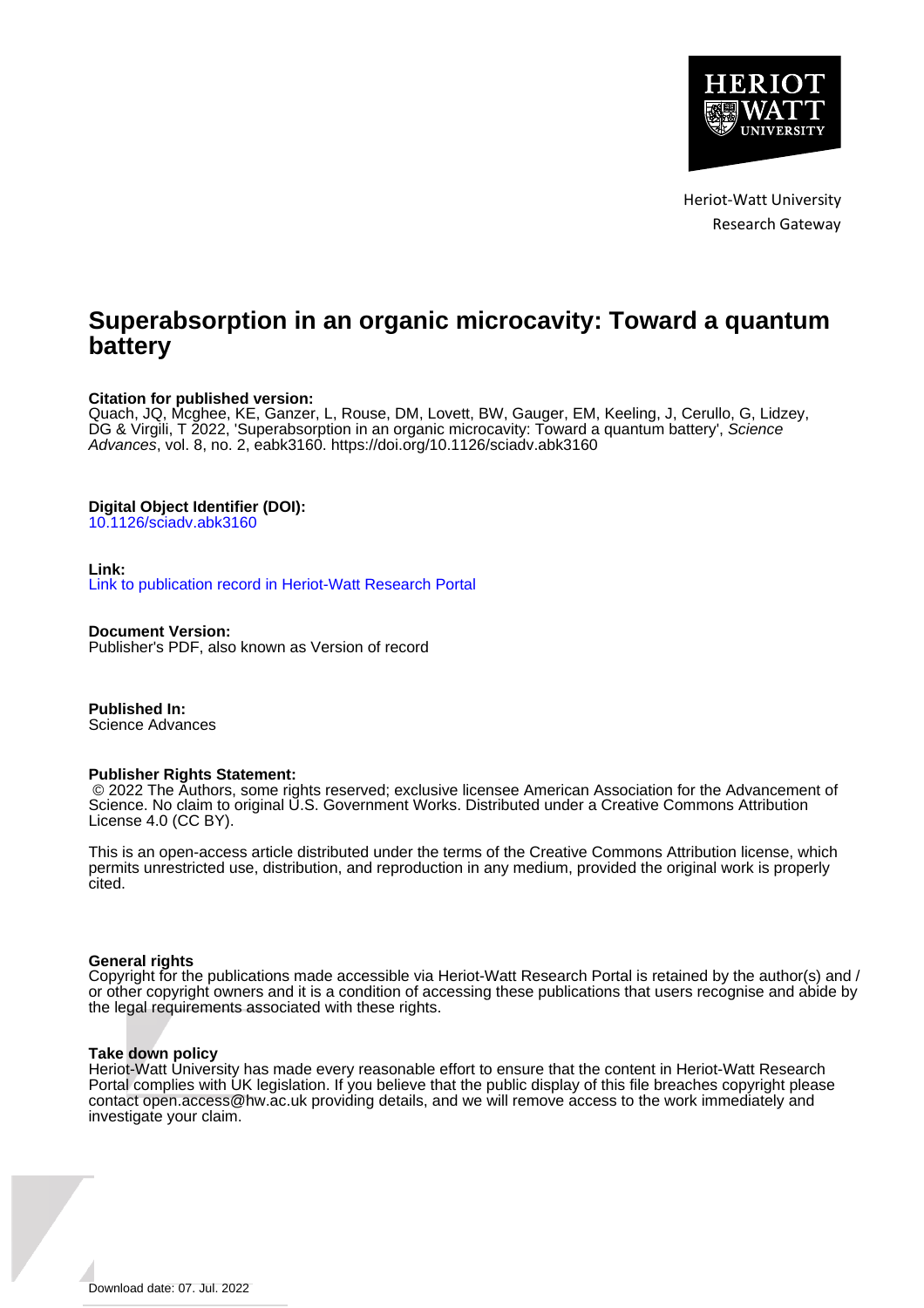# **PHYSICS**

# **Superabsorption in an organic microcavity: Toward a quantum battery**

James Q. Quach<sup>1</sup>\*, Kirsty E. McGhee<sup>2</sup>, Lucia Ganzer<sup>3</sup>, Dominic M. Rouse<sup>4</sup>, Brendon W. Lovett<sup>4</sup>,  $\mathsf{Err} \mathsf{M}.$  Gauger ${}^5$ , Jonathan Keeling ${}^4$ , Giulio Cerullo ${}^3$ , David G. Lidzey ${}^2$ , Tersilla Virgili ${}^{3*}$ 

**The rate at which matter emits or absorbs light can be modified by its environment, as markedly exemplified by the widely studied phenomenon of superradiance. The reverse process, superabsorption, is harder to demonstrate because of the challenges of probing ultrafast processes and has only been seen for small numbers of atoms. Its central idea—superextensive scaling of absorption, meaning larger systems absorb faster—is also the key idea underpinning quantum batteries. Here, we implement experimentally a paradigmatic model of a quantum battery, constructed of a microcavity enclosing a molecular dye. Ultrafast optical spectroscopy allows us to observe charging dynamics at femtosecond resolution to demonstrate superextensive charging rates and storage capacity, in agreement with our theoretical modeling. We find that decoherence plays an important role in stabilizing energy storage. Our work opens future opportunities for harnessing collective effects in light-matter coupling for nanoscale energy capture, storage, and transport technologies.**

#### **INTRODUCTION**

The properties of physical systems can typically be categorized as intensive (i.e., they are independent of the system size, such as density) or extensive (i.e., they grow in proportion to system size, such as mass). However, in some cases, cooperative effects can lead to superextensive scaling. A well-studied example of this is superradiant emission (*1*). In its original form, this describes emission from an ensemble of *N* emitters into free space. Constructive interference in the emission process means that the time for emission scales as 1/*N*, so that peak emission power is superextensive, scaling as *N*<sup>2</sup>. This behavior has been demonstrated on a number of platforms [low-pressure gases (*2*, *3*), quantum wells (*4*, *5*) and dots (*6*), J aggregates (*7*), Bose-Einstein condensates (*8*), trapped atoms (*9*), and nitrogen-vacancy centers (*10*)]. A less-studied example is superabsorption (*11*), describing the *N*-dependent enhancement of absorption of radiation by an ensemble of *N* two-level systems (TLSs). Only very recently has this been demonstrated for a small number of atoms (*12*). In principle, superabsorption could have important implications for energy storage and capture technologies, particularly if realized in platforms compatible with energy harvesting, such as organic photovoltaic devices. However, there are challenges in engineering the precise environment in which such behavior can occur and in monitoring the ultrashort charging time scales. Here, we show how these can be overcome, by combining organic microcavity fabrication with ultrafast pump-probe spectroscopy.

Superextensive scaling of energy absorption is also a key property of quantum batteries (QBs). These represent a new class of energy storage devices that operate on distinctly quantum mechanical Copyright © 2022 The Authors, some rights reserved: exclusive licensee American Association for the Advancement of Science. No claim to original U.S.Government Works. Distributed under a Creative Commons Attribution License 4.0 (CC BY).

principles. In particular, they are driven either by quantum entanglement, which reduces the number of traversed states in the Hilbert space compared to (classical) separable states alone (*13*–*21*), or by cooperative behavior that increases the effective quantum coupling between battery and source (*22*–*24*). These effects mean that QBs exhibit a charging time that is inversely related to the battery capacity. This leads to the intriguing idea that the charging power of QBs is superextensive, that is, it increases faster than the size of the battery. For a QB consisting of a collection of *N* identical quantum systems, a superextensive charging rate density (charging rate per subsystem)<br>that seales as N an  $\sqrt{N}$  in the thermodynamic limit (20) has been that scales as *N* or √ *N* in the thermodynamic limit (*20*) has been predicted.

Here, we experimentally realize a paradigmatic model proposed as a Dicke QB (*24*), which displays superextensive scaling of energy absorption, using an organic semiconductor as an ensemble of TLSs coupled to a confined optical mode in a microcavity. We also demonstrate how dissipation plays a crucial role; in a closed system, the coherent effects that lead to fast charging can also lead to subsequent fast discharging. Hence, stabilization of stored energy remains an open question: Proposed stabilization methods include continuous measurements (*25*), dark states (*21*), and novel energy trapping mechanisms (*26*, *27*). In our open noisy system, dephasing causes transitions between the optically active bright mode and inactive dark modes. This suppresses emission into the cavity mode, so that we have fast absorption of energy but slow decay, allowing retention of the stored energy until it can be used.

# **RESULTS**

#### **Device structure**

The structures fabricated consist of a thin (active) layer of a low-mass molecular semiconductor dispersed into a polymer matrix that is deposited by spin coating and positioned between two dielectric mirrors, forming a microcavity as illustrated schematically in Fig. 1A (see Materials and Methods for fabrication details). Organic semiconductors are particularly promising for many applications as the high oscillator strength and binding energy of molecular excitons mean that light can be absorbed efficiently, and excitons can exist at

<sup>&</sup>lt;sup>1</sup> Institute for Photonics and Advanced Sensing and School of Chemistry and Physics, The University of Adelaide, South Australia 5005, Australia. <sup>2</sup>Department of Physics and Astronomy, University of Sheffield, Hicks Building, Hounsfield Road, Sheffield S3 7RH, UK. <sup>3</sup>Istituto di Fotonica e Nanotecnologia–CNR, IFN–Dipartimento di Fisica, Politecnico di Milano, Piazza Leonardo da Vinci 32, 20133 Milano, Italy. <sup>4</sup>SUPA, School of Physics and Astronomy, University of St Andrews, St Andrews KY16 9SS, UK. 5 SUPA, Institute of Photonics and Quantum Sciences, Heriot-Watt University, Edinburgh EH14 4AS, UK.

<sup>\*</sup>Corresponding author. Email: [quach.james@gmail.com](mailto:quach.james@gmail.com) (J.Q.Q.); [tersilla.virgili@](mailto:tersilla.virgili@polimi.it) [polimi.it](mailto:tersilla.virgili@polimi.it) (T.V.)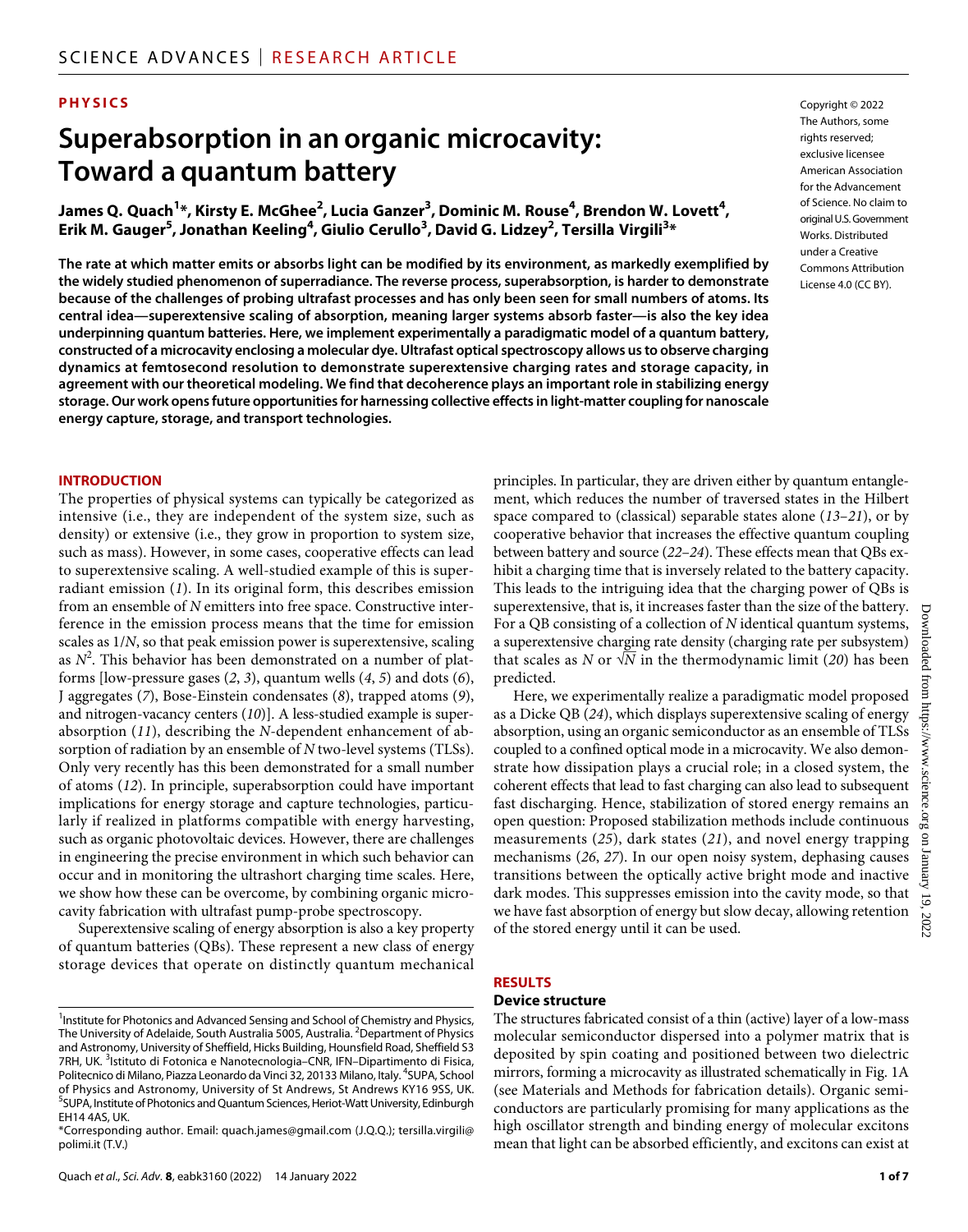# SCIENCE ADVANCES | RESEARCH ARTICLE



Fig. 1. Schematics of the LFO microcavity and experimental setup. (A) Microcavity consisting of Lumogen-F orange (LFO) dispersed in a polystyrene (PS) matrix between distributed Bragg reflectors (DBRs). (**B**) Normalized absorption (red) and photoluminescence (blue) spectra for 1% concentration LFO film, with the molecular structure shown in the inset. We operate near peak absorption/photoluminescence. (**C**) Angle-dependent reflectivity of the 1% cavity, with a fit for the cavity mode shown by the blue dashed line. (**D**) A laser pump pulse excites the LFO molecules. The energetics of the molecules are then measured with probe pulses delayed by time *t*, from which we can ascertain the peak energy density ( $E_{\text{max}}$ ), rise time (τ), and peak charging power ( $P_{\text{max}}$ ). (**E**) Experimental setup for ultrafast transient reflectivity measurements. The output of a noncollinear optical parametric amplifier (NOPA) is split to generate pump (dark green) and probe (light green) pulses. A mechanical chopper is used to modulate the pump pulse to produce alternating pump-probe and probe-only pulses.

room temperature (*28*). The organic semiconductor used in this study was the dye Lumogen-F orange (LFO), whose chemical structure is shown in Fig. 1B. The normalized absorption and photoluminescence spectra for LFO dispersed at 1% concentration by mass in a polystyrene (PS) matrix are shown in Fig. 1B. By diluting the LFO, we reduce intermolecular interactions that lead to emission quenching, producing a high photoluminescence quantum yield of around 60% at low concentration (see fig. S1). The absorption peak at 526 nm and the emission peak at 534 nm correspond to the 0-0 transition, i.e., an electronic transition from and to the lowest vibrational state. Operating around the 0-0 transition, the LFO molecules can reasonably be considered as a TLS. We prepared samples with 0.5, 1, 5, and 10% concentrations, as these are representative of the optimal operating regimes; further increases in concentration lead to quenching, and signals from lower concentrations are indiscernible from noise. The absorption and photoluminescence spectra for the 0.5, 5, and 10% concentrations are given in fig. S2.

The optical microcavities fabricated support cavity modes whose energy is determined by the optical thickness of the LFO layer and

Quach *et al*., *Sci. Adv.* **8**, eabk3160 (2022) 14 January 2022

the penetration of the optical field into the cavity mirrors (*29*). The confined photon field drives coherent interactions with the molecules, which underpin the collective effects that drive superabsorption. The LFO concentration dictates the operating coupling regime, with the 0.5 and 1% LFO cavities operating in the weak coupling regime, the 5% in the intermediate coupling regime, and the 10% in the strong coupling regime (see fig. S2 and discussion in Materials and Methods).

#### **Experimental setup**

Charging and energy storage dynamics were measured using ultrafast transient-absorption spectroscopy (*30*), allowing femtosecond charging times to be measured. In this technique, we excite the microcavity with a pump pulse and then measure the evolution of stored energy (i.e., corresponding to the number of excited molecules) with a second probe pulse, delayed by time *t* (Fig. 1D). The probe pulse is transmitted through the top distributed Bragg reflector (DBR) of the cavity, and the reflection from the bottom DBR is measured. The differential reflectivity induced by the pump pulse is given by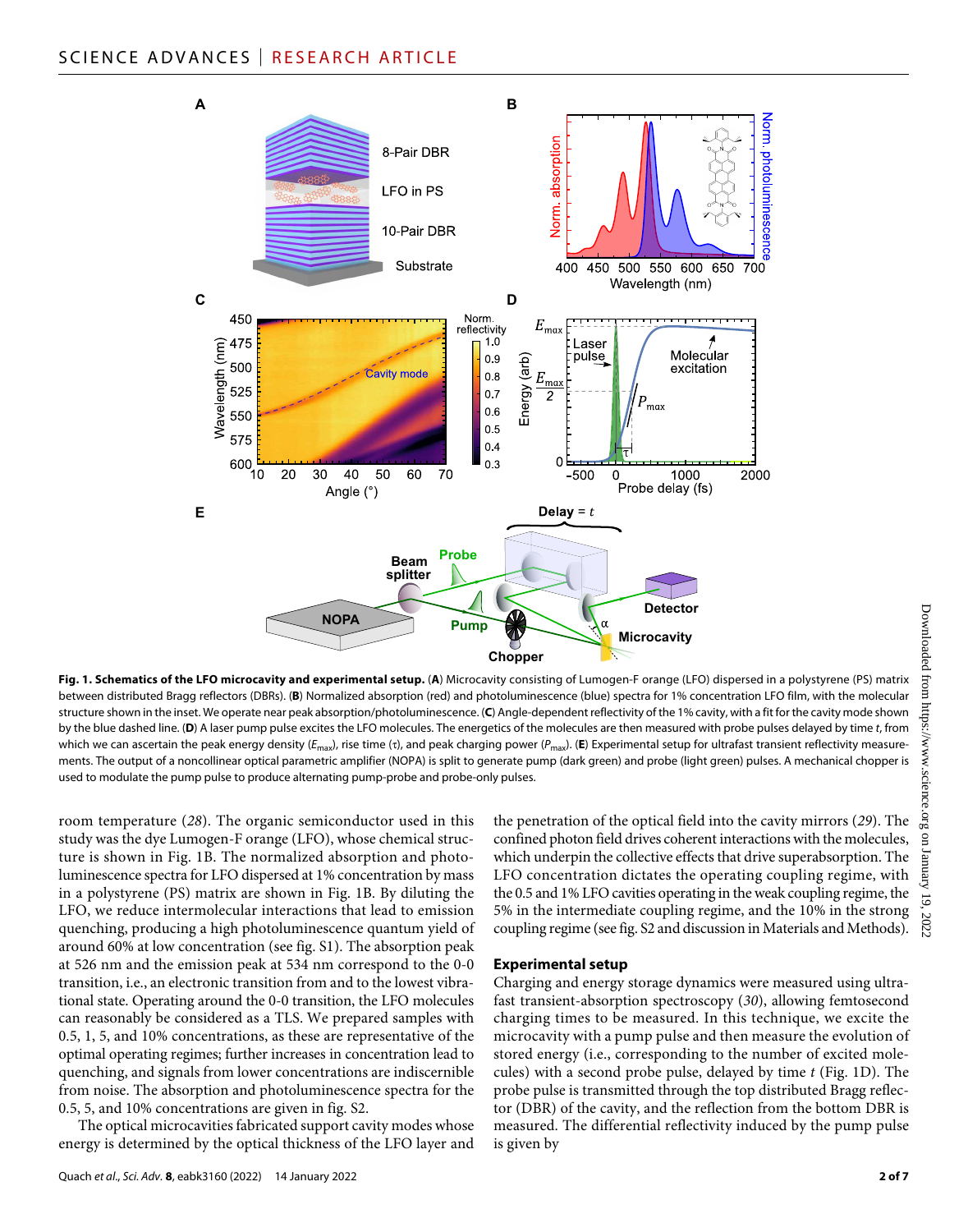$$
ANCES | RESEARCH ARTICLE
$$
\n
$$
\frac{\Delta R}{R}(t) = \frac{R_{ON}(t) - R_{OFF}}{R_{OFF}}
$$
\n(1)

where  $R_{\text{ON}}$  ( $R_{\text{OFF}}$ ) is the probe reflectivity with (without) the pump excitation. Note that control films (active layers without the microcavities) are measured under differential transmittivity  $\Delta T/T$ . The control films will allow us to identify the underlying photophysics of the molecules.

In our experimental setup (shown schematically in Fig. 1E), transient-absorption measurements were performed in a degenerate, almost collinear configuration. Pump and probe pulses were generated by a broadband noncollinear optical parametric amplifier (NOPA) (*31*) and spanned the wavelength range of 500 to 620 nm with a nearly transform-limited sub–20-fs duration (further details in Materials and Methods). An optical delay line was used to control the probe delay time, and a mechanical chopper was used to modulate the pump pulse, providing alternating probe-only and pump-probe pulses, allowing us to measure pump-induced absorption changes. Measurements at different molecular concentrations were performed, adjusting the pump fluence to maintain an approximately constant photon density (i.e., pump photons per LFO molecule)  $r = kN_v/N$ , where *N* is the total number of molecules in the excitation volume,  $N_{\gamma}$  is the total number of pump laser photons, and *k* is the fraction of them that actually reaches the active layer of the microcavity. We estimate from the reflectivity data that only 6 to 8% of the initial pump excitation enters the cavity. We conducted our experiment in air at room temperature.

# **Results**

We first show that ultrafast transient-absorption spectroscopy can monitor the population of excited molecules, even in a cavity, by comparing the control film and the microcavity spectra as shown in Fig. 2A. A representative control film  $\Delta T/T$  spectrum is shown for a probe delay time of 1.0 ps, and the  $\Delta R/R$  spectra of the microcavities are shown at a delay of 1.25 ps (further data are given in the Supplementary Materials). We found the control film spectra at all concentrations to show two positive bands around 530 and 577 nm, which both reflect excited-state populations. By comparison with the spectra in Fig. 1B, we attribute the 530-nm band to ground state bleaching, i.e., suppression of absorption due to molecules already being in their excited state. The 577-nm band instead corresponds to stimulated emission by excited molecules. For each of the microcavity spectra, we have a single prominent peak, which corresponds to the transient signal filtered by the cavity mode. This implies that the time-dependent transient reflectivity signal is proportional to the change in the number of excited molecules created by the pump (32), i.e.,  $\frac{AR}{R}(t) \propto N_{\uparrow}(t)$ . Since the energy stored in the molecules is also proportional to the number of excited molecules  $E(t) \propto N_1(t)$ , we can thus monitor the stored energy. While the experiment directly provides the time dependence, estimating the absolute scale of energy density requires multiplying  $\Delta R/R$  by a time-independent constant. Estimating this constant from first principles is challenging, so we instead extract it through fitting to the theoretical model, which is discussed below. This fitting is discussed in section S3. We also note that two of the microcavity spectra show a negative  $\Delta R/R$ band, which results from the change in the refractive index induced by the pump pulse (*33*).

Figure 2B shows the experimental values for the time-dependent stored energy density. In all microcavities studied, the energy density



**Fig. 2. Experimental demonstration of superextensive charging.** (**A**) Differential transmittivity  $(\Delta T/T)$  spectra for the control film (at 1% LFO concentration) at a probe delay time of 1.0 ps and the differential reflectivity (*R*/*R*) spectra for the microcavities at 1.25-ps probe delay. (**B**) Temporally resolved energy density of the microcavities shows that rise time decreases as stored energy density increases, indicating superextensive charging. A1, A2, and A3 label results for microcavities containing LFO at concentrations of 10, 5, and 1%, as the ratio of pump photons to molecules is kept approximately constant at *r* ≃ 0.14. B1 and B2 label measurements for LFO at concentrations of 1 and 0.5%, with *r* ≃ 2.4. The use of two different *r* values was necessary to achieve a sufficiently high signal-to-noise ratio. Points mark the experimental data, while continuous solid lines are the results of the theoretical model, with parameters given by a chi-squared minimization of the experimental data. Experimental uncertainties are estimated from the point-to-point variance of the data. GSB, ground state bleaching; SE, stimulated emission.

undergoes a rapid rise followed by slow decay. The time scale of the rapid rise varies with concentration. We adjust the laser power to fix photon density *r* across comparable microcavities and compare behavior with different LFO concentrations. Details of how *r* is estimated are provided in the Supplementary Materials. We found that to achieve a sufficiently high signal-to-noise ratio, it was not possible to compare all microcavities at the same *r* value; instead, a constant *r* value was maintained for matched structures. Specifically, measurements were made on microcavities with LFO concentrations of 10, 5, and 1% with approximately constant  $r \approx 0.14$  (respectively labeled as A1, A2, and A3), and 1 and 0.5% with  $r \approx 2.4$  (labeled as B1 and B2).

Overlaying the experimental data are the corresponding theoretical predictions (see the "Theoretical model" section). To account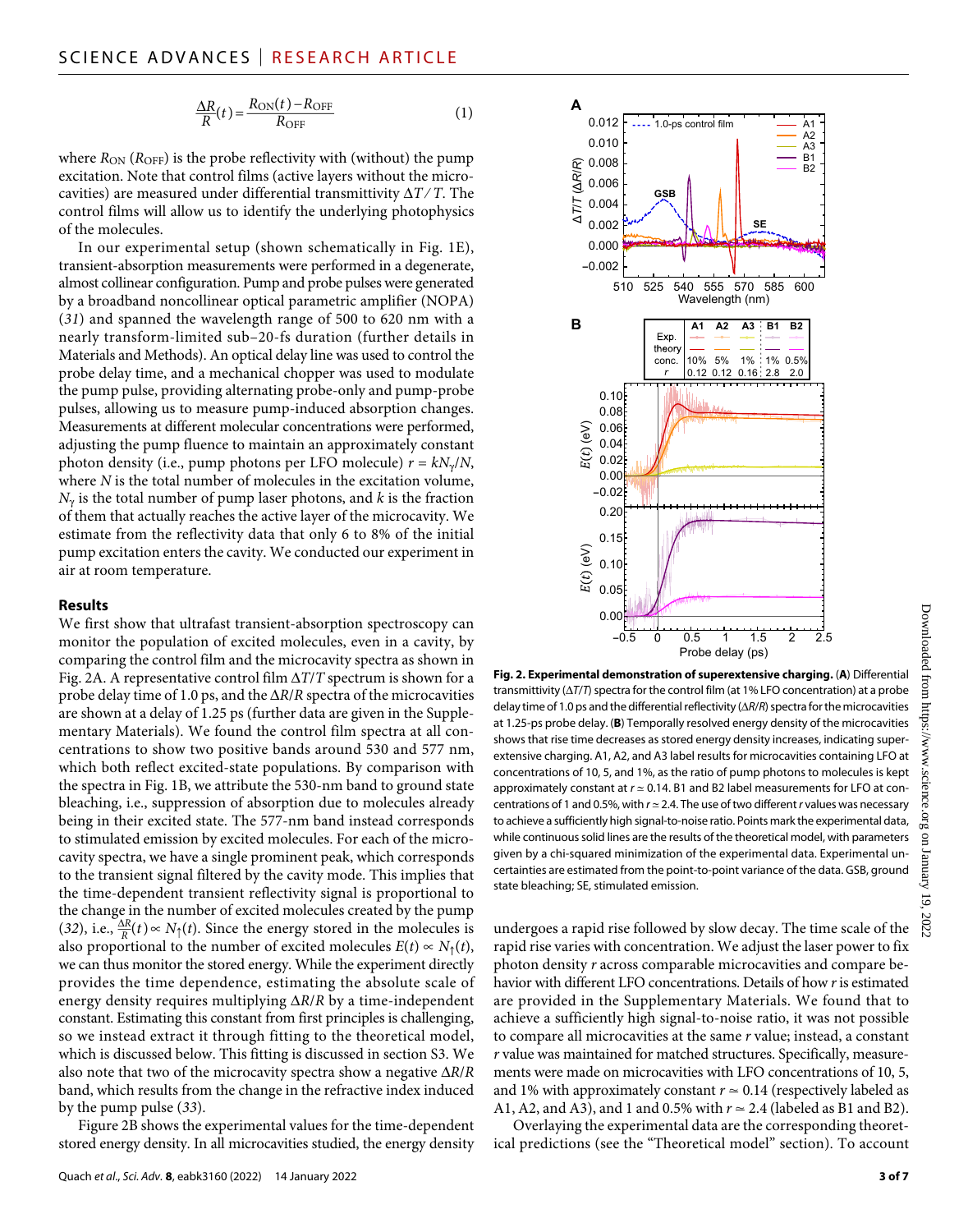for both the instrument response time  $(-20 \text{ fs})$  and the cavity photon lifetime (which was estimated as discussed in the Supplementary Materials), the theoretical curves are convolved with a Gaussian response function with a full width at half maximum of  $\sim$ 120 fs. There is good agreement between the experimental data and the corresponding theoretical curves.

To obtain energetic dynamics, we take away the response function from the theoretical fit, as shown in fig. S15. Table 1 summarizes the rise time or the time to reach half maximum energy  $(\tau)$ , the peak stored energy density (*E*max), and the charging rate or peak charging power density  $[P_{\text{max}} = \text{max} (dE/dt)]$ . These are extracted from the theoretical fit to the data presented in Fig. 2B. We see that  $\tau$  decreases with *N*, while  $E_{\text{max}}$  and  $P_{\text{max}}$  increase with *N*. Recalling that  $E_{\text{max}}$  and *P*max are the stored energy and charging power per molecule, this indicates superextensive behavior. The scaling with *N* is not the same across all experiments, and in table S2, we summarize the different scaling.

Our results demonstrate that as the number of molecules in the microcavity increases, its charging power density remarkably increases. This means that it takes less time to charge a single microcavity containing *N* molecules than it would to charge *N* singlemolecule microcavities, even if the latter were charged simultaneously. Furthermore, one microcavity with *N* molecules would store more energy than *N* microcavities, where each contained a single molecule. These superextensive properties are the key experimental findings of our work and are supported by the theoretical modeling presented in the next section.

# **Theoretical model**

The experimental dynamics can be reproduced by modeling, with the Lindblad master equation, the *N* TLSs in an optical cavity with light-matter coupling strength *g*, a driving laser with a Gaussian pulse envelope and peak amplitude  $\eta_0$ , and three decay channels corresponding to the cavity decay ( $\kappa$ ), TLS dephasing ( $\gamma^2$ ), and TLS relaxation  $(\gamma^-)$ . To solve this many-body Lindblad master equation, we make use of the cumulant expansion (*34*–*36*), with model parameters given by a chi-squared minimization of the experimental data. Experimental uncertainties are estimated from the point-to-point variance of the data. Further details can be found in Materials and Methods and in the Supplementary Materials.

**Table 1. Summary of the experimental results.** In each experimental groupings A,B the number of molecules (*N*) increases while the ratio of photons to molecules remains constant (*r* ≈ 0.105 and 2.4, respectively). The rise time  $\tau$  is defined by the time to reach  $E_{\text{max}}/2$ , where  $E_{\text{max}}$  is the peak stored energy per molecule or energy density. The charging rate *P*max = max(*dE*/*dt*) is the peak charging power per molecule or charging power density.

| Exp. | $N(x10^{10})$ | $\tau$ (ps) | $E_{\rm max}$ (eV) | $P_{\text{max}}$ (eV/ps) |
|------|---------------|-------------|--------------------|--------------------------|
| A1   | 16.0          | 0.094       | 0.108              | 0.791                    |
| A2   | 8.1           | 0.120       | 0.076              | 0.412                    |
| A3   | 1.6           | 0.118       | 0.011              | 0.060                    |
| R1   | 0.16          | 0.114       | 0.184              | 1.008<br>                |
| R7   | 0.21          | 0.105       | 0 037              | 0.221                    |

From our cumulant expansion simulations, we show how  $\tau$ ,  $E_{\text{max}}$ , and  $P_{\text{max}}$  vary as a function of *N* in Fig. 3 (A and B). The interplay among the decay channels, driving laser, and cavity couplings gives rise to a rich set of behaviors. We identify three regimes: decaydominated at small *N* and coupling-dominated at large *N*, along with a crossover regime between them. The system exhibits superextensive energy density scaling in the decay-dominated regime and subextensive charging time in the coupling-dominated regime. In the crossover regime, the system exhibits both superextensive energy density scaling and subextensive charging times. Charging power density is superextensive in all regimes.

Figure 3 (C and D) shows the typical time dependence in decaydominated and coupling-dominated regimes, indicating how the model parameters affect the dynamics. In particular, the presence of the decay channels gives rise to ratchet states that are capable of absorbing but not emitting light (*37*), thereby allowing the energy to be stably stored. See Materials and Methods and the Supplementary Materials for further discussion on the operating regimes. Figure 3 is augmented with an animation of how the energetic dynamics changes with *N* (see movie S1).

Figure 3 (A and B) provides an explanation for the different scaling of the observables with *N* in Table 1. Specifically, A1 and A2 operate in the coupling-dominated regime, where  $\tau$  scales slightly less than  $N^{-1/2}$ ,  $E_{\text{max}}$  scales slightly more than  $N^0$ , and  $P_{\text{max}}$  scales



**Fig. 3. Charging dynamics as a function of the number of molecules.** (**A** and **B**) Theoretical model (solid line) for  $r = 0.14$  and 2.4, respectively. We show three operating regimes: decay-dominated (purple), coupling-dominated (green), and a decay-coupling-crossover regime. The decay-dominated regime is bounded by  $N_{\kappa} < \kappa^2/g^2r'$ , and the coupling-dominated regime is bounded by  $N_{\gamma z} > \gamma^{z2}/g^2r'$ , where  $r'$  = max (1, *r*). The colored dots indicate where the experiments sit on these curves. The uncertainty in *N* is 10%, which is smaller than the dot size. (**C**) qualitatively depicts the effects of the model parameters in shaping the dynamics in the decay-dominated regime. (**D**) qualitatively depicts the effects of the additional model parameters in shaping the dynamics in the coupling-dominated regimes.  $\sigma_R$  is the temporal width of the instrument response function.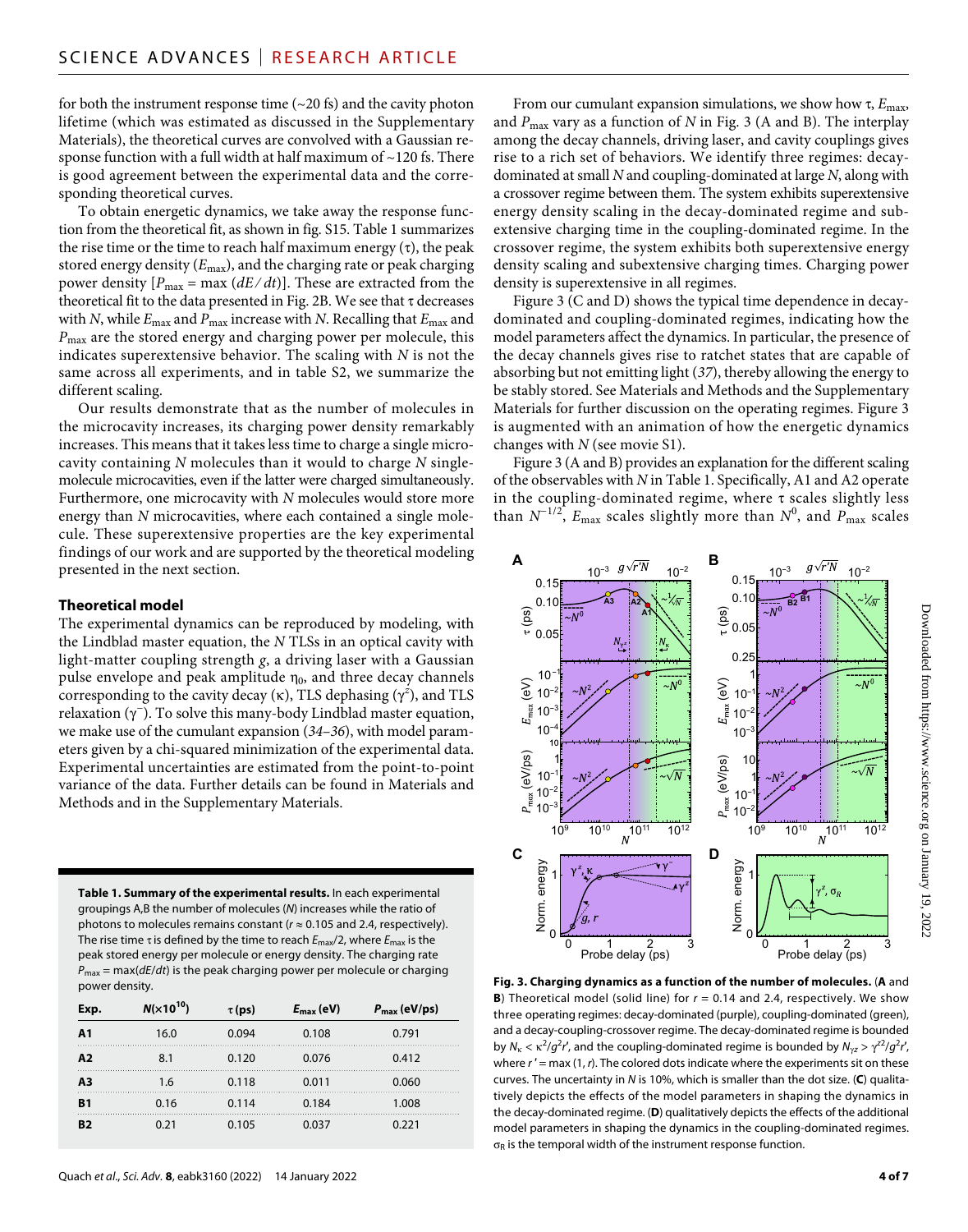slightly more than  $N^{1/2}$ . For the region between A2 and A3, the average scaling of  $\tau$  falls between  $N^0$  and  $N^{-1/2}$ ,  $E_{\text{max}}$  between  $N^2$  and  $N^0$ , and  $P_{\rm max}$  between  $N^2$  and  $N^{1/2}$ . As A2 is further into the couplingdominated regime than A3 is into the decay-dominated regime, the average scaling values between A2 and A3 are skewed toward the coupling-dominated scalings. B1 and B2 operate in the crossover regime, with an average scaling with *N* that is between the decaydominated and coupling-dominated scalings, as reflected in Table 1.

# **Discussion**

We have provided direct experimental evidence of superextensive energy storage capacity and charging in an organic microcavity by using ultrafast optical spectroscopy. Our realization of a prototype Dicke QB highlights the fact that purely closed unitary dynamics is insufficient for realizing a practical QB. The retention of energy requires finely tuned decoherence processes, allowing the battery to charge quickly and yet discharge much more slowly. This stabilization of stored energy is a key step to exploit superextensive charging. Our observation of dephasing shows that realistic noisy environments can aid the implementation and application of useful QBs. A challenge for future work is to explore further how concepts of ratchet states could keep a QB operating in the range of higher-lying energy states that are associated with maximum absorption enhancement, i.e., near the midpoint of the Dicke ladder (*37*).

We conclude by discussing the potential for future applications based on superextensive charging. One practical challenge noted above is that quenching limits the performance of the QB at high concentrations. Overcoming this limitation requires careful choice of materials to suppress intermolecular quenching. We note that there are classes of materials where quenching is particularly suppressed. For example, in proteins such as green fluorescent protein (*38*), the active chromophore is surrounded by a cage, which suppresses exciton-exciton quenching at high intensities. These materials might provide a route to allow the study of higher concentrations. Beyond energy storage, the key challenge for practical applications of this effect is its integration in devices where energy can be efficiently extracted and used. While our focus has been on the quantum advantage in charging, there do exist approaches to efficiently extract energy. For example, this may be achieved by including charge transport layers between the active layer and the cavity layers (*39*). The transport layers allow charge separation of the excitons as well as preventing recombination. This transforms the top cavity layer into a cathode and the bottom cavity into an anode, giving rise to an electric current. Hence, our work provides a direct path for the integration of the superextensive energy absorption process in an organic photovoltaic device. The fast dynamics of such a device may also be useful as an optical sensor in low-light conditions or potentially for energy harvesting applications (*40*–*43*). More generally, the idea of superextensive charging may have wide-reaching consequences for sensing and energy capture and storage technologies.

# **MATERIALS AND METHODS**

# **Device fabrication**

The microcavities constructed consist of a thin layer of LFO (Kremer Pigmente) dispersed in a PS (Sigma-Aldrich; average molecular weight of ~192,000) matrix. The bottom DBR consisted of 10 pairs of  $SiO_2/Nb_2O_5$  and were fabricated using a mixture of thermal evaporation and ion-assisted electron beam deposition by

Helia Photonics Ltd. Solutions of LFO dissolved in PS (25 mg/ml) in dichloromethane were prepared at 0.5, 1, 5, and 10% concentration by mass. Each LFO solution was then spin coated on top of the bottom DBR to produce a thin film with an approximate thickness of 185 nm. An eight-pair DBR was then deposited on top of the LFO layer using electron beam deposition. With this pair of mirrors, the reflectivity was >99% in the spectral region of interest (*44*).

The diluted molecules are expected to be isolated at a low concentration of 0.1 to 1%, but at higher dye concentrations, the 0-0 emission transition red-shifts by a few nanometers, and the second peak increases in intensity because of aggregation of the dye molecules. This is evident in fig. S2 (A and B), with additional broader features observed at longer wavelengths, which we assign to intermolecular states such as excimers.

The 0.5 and 1% cavities lie in the weak coupling regime, i.e., no polaritonic splitting could be seen in the cavity reflectivity spectrum, as shown in fig. S2. For the 5% cavity, we see a weak anticrossing feature in the reflectivity spectrum (a small kink near the crossing), indicating operation in the intermediate coupling regime. The 10% cavity operated in the strong coupling regime, showing a Rabi splitting of around 100 meV around the 0-0 transition (along with intermediate coupling between the cavity mode and the 0-1 transition). Figure S3 shows a transfer matrix simulation of the electric field distribution of the 1% cavity (the cavities exhibit similar distributions).

# **Pump-probe spectroscopy**

Probe and pump pulses were generated by a NOPA. The NOPA was pumped by a fraction (450  $\mu$ J) of the laser beam generated by a regeneratively amplified Ti:Sapphire laser (Coherent Libra) producing 100-fs pulses at 800 nm at a repetition rate of 1 kHz. A pair of chirped mirrors were placed at the output of the NOPA to compensate for temporal dispersion, and by using seven "bounces," we were able to generate pulses with a temporal width below 20 fs. The laser beam was then split by a beam splitter, with the probe being delayed via a translation stage and the pump being modulated mechanically using a chopper at 500 Hz.

# **Lindblad master equation**

As noted above, we find that the experimental behavior is well reproduced by the dynamics of the Dicke model, a model of a microcavity photon mode coupled to TLSs representing the molecules. As further discussed in the Supplementary Materials, such a model is generally an approximation for organic molecules but for some systems can become a very accurate approximation in the limit of low temperatures (*45*).

The open driven nature of the experimental system is modeled with the Lindblad master equation

$$
\dot{\rho}(t) = -\frac{i}{\hbar} \left[ H(t), \rho(t) \right] + \sum_{j=1}^{N} \left( \gamma^{z} \mathcal{L}[\sigma_{j}^{z}] + \gamma^{-} \mathcal{L}[\sigma_{j}^{-}] \right) + \kappa \mathcal{L}[a] \tag{2}
$$

where  $\rho(t)$  is the density matrix, and  $\mathcal{L}[O] \equiv O\rho O^{\dagger} - \frac{1}{2}O^{\dagger}O\rho - \frac{1}{2}\rho O^{\dagger}O$ is the Lindbladian superoperator.  $a^{\dagger}$  and  $a$  are the cavity photon creation and annihilation operators, and  $\sigma_j^{x,y,z}$  are the Pauli spin matrices for each molecule, with the raising and lowering spin operators defined as  $\sigma_j^{\pm} = (\sigma_j^x \pm i \sigma_j^y)/2$ . There are three decay channels corresponding to the cavity decay (K), dephasing ( $\gamma^z$ ), and relaxation rate  $(\gamma^-)$  of the individual TLSs. The Hamiltonian for the LFO molecules in cavity is modeled as a collection of noninteracting TLSs with characteristic frequency  $\omega$  equal to that of the cavity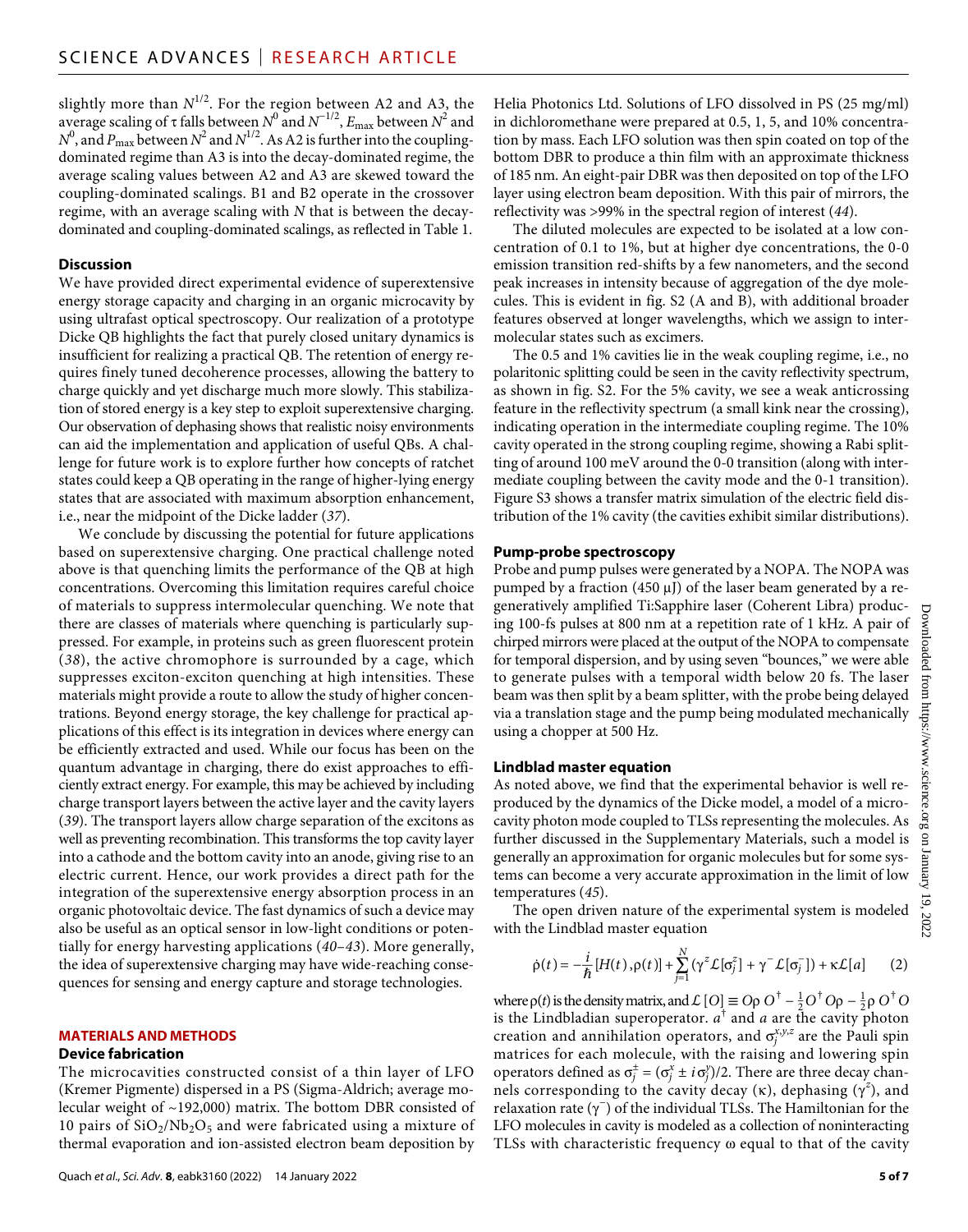mode and resonantly coupled to the cavity with strength *g*. The molecules are driven by a laser described by a Gaussian pulse enve-

molecules are d<br>lope  $\eta(t) = \frac{\eta_0}{\sigma \sqrt{2\pi}}$  $\eta_0$  $\frac{n_0}{\sigma \sqrt{2\pi}} e^{-\frac{1}{2} (\frac{t-t_0}{\sigma})^2}$  and a carrier frequency  $\omega_L$ . We work in the

frame of the laser carrier frequency, and so write

$$
H(t) = \hbar \Delta a^{\dagger} a + \sum_{j=1}^{N} \left[ \frac{\hbar \Delta}{2} \sigma_j^z + g(a^{\dagger} \sigma_j^- + a \sigma_j^+) \right] + i\hbar \eta(t) (a^{\dagger} - a) \tag{3}
$$

state, and the laser is on resonance ( $\Delta = 0$ ).

# **Cumulant expansion**

The energy density of the cavity containing identical molecules with The energy density of the cavity containing identical molecules with<br>transition energy  $\omega$  is  $E(t) = \frac{\hbar \omega}{2} [(\sigma^z(t)) + 1]$ . In general, the equation of motion  $\left(\frac{\partial}{\partial t}\right)$   $\left(\sigma^z\right) = \text{Tr}\left[\sigma^z\hat{\rho}\right]$  depends on both the first-order moments  $\langle \sigma^{x, y, z} \rangle$  and  $\langle a \rangle$  and higher-order moments, leading to a hierarchy of coupled equations. Within mean field theory, the second-order moments are factorized as  $\langle AB \rangle = \langle A \rangle \langle B \rangle$ , which closes the set of equations at first order. This approximation is valid at large *N*, as corrections scale as 1/*N*. To capture the leading order effects of finite sizes, we make a second-order cumulant expansion (34–36), i.e., we keep second-order cumulants  $\langle \langle AB \rangle \rangle = \langle AB \rangle - \langle A \rangle$ ⟨*B*⟩ and assume that the third-order cumulants vanish, which allows us to rewrite third-order moments into products of first- and second-order moments (*46*). In our experiments, the number of molecules in the cavity is large  $(>10^{10})$ , and we find that higher-order correlations are negligible. We give the equations of motion up to second order in the Supplementary Materials.

# **Operating regimes**

The decay-dominated (purple region in Fig. 3, A and B) regime occurs when the collective light-matter coupling is weaker than the The decay-dominated (purple region in Fig. 3, A and B) regime occurs when the collective light-matter coupling is weaker than the decay channels,  $g\sqrt{Nr'} < {x, \gamma^z, \gamma^-}$ , where  $r' = \max(1, r)$ . In this regime, the time scale of cavity dynamics is slow relative to the decay rate. Figure 3C shows a typical time dependence in this regime, indicating how the model parameters affect the dynamics. In this regime, the increase in the effective coupling relative to the decay strength sees an  $N^2$  superextensive scaling of the energy and power density, while rise time remains constant. Experiment A3 operates near the boundary of this regime (Fig. 3A).

In the coupling-dominated (green region in Fig. 3, A and B) regime, the effective collective light-matter coupling  $g\sqrt{Nr'}>\{\gamma^z,\gamma^-, \kappa\}$  $\frac{3}{\text{Nr}'}$ dominates over the decay channels. In this regime, the time scale of cavity dynamics is fast relative to the decay rate, and we observe<br> $\sqrt{N}$  supervationaire neutro sealing and  $1/\sqrt{N}$  dependence of rice √ *N*-superextensive power scaling and 1/ √ *N* dependence of rise time, while the maximum energy density remains constant. While power scaling is superextensive in both regimes, the origin of this differs: For the decay-dominated regime, this is the result of the superextensive energy scaling, while for the coupling-dominant regime, it is the result of a superextensive decrease in the rise time. Experiments A1 and A2 operate in this regime (Fig. 3A).

In the crossover between the regimes (purple-green), the collective coupling falls between the cavity decay rate and the TLS In the crossover between the regimes (purple-green), the collective coupling falls between the cavity decay rate and the TLS dephasing rate,  $\{\kappa, \gamma^-\} < g\sqrt{Nr'} < \gamma^z$ . In Fig. 3 (A and B),  $\gamma^-$  is small such that  $g\sqrt{Nr'} \gg \gamma^-$  for all values of *N*, and so, there is .iis t<br>κ,γ<br>Nr′ no boundary labeled for this decay rate. In this case, capacity and rise time can simultaneously scale super- and subextensively, but at a rate slower than in the decay and coupling-dominated

where  $\Delta = \omega - \omega_L$  is the detuning of the cavity frequency from the laser driving frequency. The LFO molecules are initially in the ground

# regimes, respectively. Experiments B1 and B2 operate in this regime (Fig. 3B).

## **Decay and coupling rates**

The parameters needed in the theory calculations are the cavity leakage rate  $\kappa$ , the dephasing rate  $\gamma^z$ , the nonradiative decay rate  $\gamma^{\bar{z}}$ , the interaction strength *g*, and the temporal width of the instrument response function  $\sigma_R$ . Note that the temporal width of the pump pulse is fixed at  $\sigma$  = 20 fs. For the dephasing rate, we note that as one enters the strong coupling regime, exciton delocalization suppresses the effect of dephasing (*47*). To approximately capture this effect, we assume that the dephasing rate scales with the number of molecules as  $\gamma^z = \gamma_0^z(N_{5\%}/N)$ , where  $\gamma_0^z$  is taken to be constant, and  $N_{5\%}$  is the number of molecules in the 5% cavity. The experimental uncertainty in *N* is estimated to be 10%. The cavity lifetime *T* comes into the model in both  $\sigma_R = T$  and the cavity leakage rate  $\kappa = 1/T$ . From transfer matrix modeling on the 1 and 0.5% cavities (where polariton effects are small), we estimate that  $T \approx 306$  fs. However, on the basis of the measured finesse of the cavities, we estimate that  $T = 120$  fs. Transfer matrix modeling assumes perfectly smooth mirrors, while measured finesse includes inhomogeneous broadening effects, neither of which we want to include in  $\kappa$  and  $\sigma_R$ . In the following optimization, we therefore assume that  $T \in [120, 306]$  fs, with lower values more likely due to transfer matrix calculations being prone to error.

For *T* values within this range, the remaining three parameters in the model ( $\gamma_0^z$ ,  $\gamma$ <sup>-</sup>, and *g*) were found through a global chi-squared optimization, simultaneously optimizing over all experiments. Uncertainties in these fitting parameters were then estimated by using the reduced  $\tilde{\chi}^2$  distribution to find the 68% confidence interval of the model parameters. This corresponds to the range  $\tilde{\chi}^2 \leq \tilde{\chi}^2_{\min} + \Delta$ , where for a three-parameter optimization and *k* total data points, ∆ ≈ 3.51/(*k* − 3) (*48*). In the Supplementary Materials, we present a figure showing the minimum reduced chi-squared value as a function of *T*, and for each point, we show the optimal set of parameters  $(\gamma_0^z$   $\gamma$ <sup>−</sup>, and *g*) along with the 68% confidence intervals. From this, and by comparison of the experimentally measured and theoretically calculated reflectivity for each parameter set, we concluded that the lifetime most representative of the data was  $T = 120$  fs, with  $\gamma$ <sup>-</sup> = (0.0141<sup>+0.0031</sup>) meV, *g* = (10.6<sup>+2.2</sup>) neV, and  $\gamma_0^z$  = (1.68<sup>+0.25</sup>) meV. See the Supplementary Materials for more details.

#### **SUPPLEMENTARY MATERIALS**

Supplementary material for this article is available at [https://science.org/doi/10.1126/](https://science.org/doi/10.1126/sciadv.abk3160) [sciadv.abk3160](https://science.org/doi/10.1126/sciadv.abk3160)

# **REFERENCES AND NOTES**

- 1. M. Gross, S. Haroche, Superradiance: An essay on the theory of collective spontaneous emission. *Phys. Rep.* **93**, 301–396 (1982).
- 2. N. Skribanowitz, I. P. Herman, J. C. MacGillivray, M. S. Feld, Observation of Dicke superradiance in optically pumped HF Gas. *Phys. Rev. Lett.* **30**, 309–312 (1973).
- 3. H. M. Gibbs, Q. H. F. Vrehen, H. M. J. Hikspoors, Single-pulse superfluorescence in cesium. *Phys. Rev. Lett.* **39**, 547–550 (1977).
- 4. J. Feldmann, G. Peter, E. O. Gobel, P. Dawson, K. Moore, C. Foxon, R. J. Elliott, Linewidth dependence of radiative exciton lifetimes in quantum-wells. *Phys. Rev. Lett.* **59**, 2337–2340 (1987).
- 5. B. Deveaud, F. Clerot, N. Roy, K. Satzke, B. Sermage, D. S. Katzer, Enhanced radiative recombination offree excitons inGaAs quantum wells. *Phys. Rev. Lett.* **67**, 2355–2358 (1991).
- 6. T. Itoh, M. Furumiya, Size-dependent homogeneous broadening of confined excitons in cucl microcrystals. *JOL* **48-49**, 704–708 (1991).
- 7. S. Deboer, D. A. Wiersma, Dephasing-induced damping ofsuperradiant emission in J-aggregates. *Chem. Phys. Lett.* **165**, 45–53 (1990).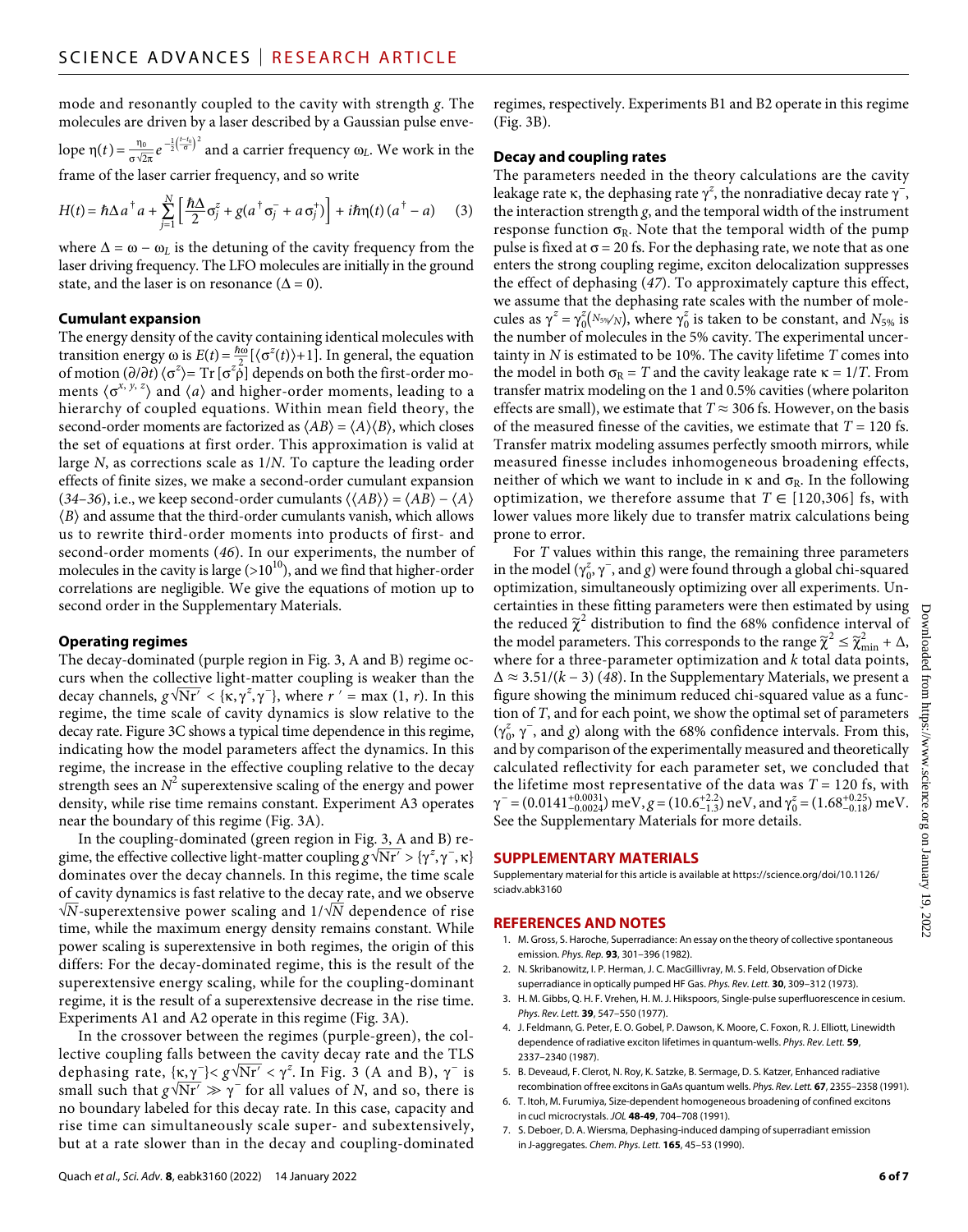- 8. S. Inouye, A. P. Chikkatur, D. M. Stamper-Kurn, J. Stenger, D. E. Pritchard, W. Ketterle, Superradiant Rayleigh scattering from a Bose-Einstein condensate. *Science* **285**, 571–574 (1999).
- 9. R. Reimann, W. Alt, T. Kampschulte, T. Macha, L. Ratschbacher, N. Thau, S. Yoon, D. Meschede, Cavity-modified collective Rayleigh scattering of two atoms. *Phys. Rev. Lett.* **114**, 023601 (2015).
- 10. A. Angerer, K. Streltsov, T. Astner, S. Putz, H. Sumiya, S. Onoda, J. Isoya, W. J. Munro, K. Nemoto, J. Schmiedmayer, J. Majer, Superradiant emission from colour centres in diamond. *Nat. Phys.* **14**, 1168–1172 (2018).
- 11. K. D. Higgins, S. C. Benjamin, T. M. Stace, G. J. Milburn, B. W. Lovett, E. M. Gauger, Superabsorption of light via quantum engineering. *Nat. Commun.* **5**, 4705 (2014).
- 12. D. Yang, S.-h. Oh, J. Han, G. Son, J. Kim, J. Kim, M. Lee, K. An, Realization ofsuperabsorption by time reversal ofsuperradiance. *Nat. Photonics* **15**, 272–276 (2021).
- 13. R. Alicki, M. Fannes, Entanglement boost for extractable work from ensembles of quantum batteries. *Phys. Rev. E Stat. Nonlin. Soft Matter Phys.* **87**, 042123 (2013).
- 14. K. V. Hovhannisyan, M. Perarnau-Llobet, M. Huber, A. Acin, Entanglement generation is not necessary for optimal work extraction. *Phys. Rev. Lett.* **111**, 240401 (2013).
- 15. F. C. Binder, S. Vinjanampathy, K. Modi, J. Goold, Quantacell: Powerful charging of quantum batteries. *New J. Phys.* **17**, 075015 (2015).
- 16. G. M. Andolina, D. Farina, A. Mari, V. Pellegrini, V. Giovannetti, M. Polini, Charger-mediated energy transfer in exactly solvable models for quantum batteries. *Phys. Rev. B* **98**, 205423 (2018).
- 17. G. M. Andolina, M. Keck, A. Mari, M. Campisi, V. Giovannetti, M. Polini, Extractable work, the role of correlations, and asymptotic freedom in quantum batteries. *Phys. Rev. Lett.* **122**, 047702 (2019).
- 18. R. Alicki, A quantum open system model of molecular battery charged by excitons. *J. Chem. Phys.* **150**, 214110 (2019).
- 19. Y. Y. Zhang, T. R. Yang, L. Fu, X. Wang, Powerful harmonic charging in a quantum battery. *Phys. Rev. E* **99**, 052106 (2019).
- 20. F. Campaioli, F. A. Pollock, F. C. Binder, L. Celeri, J. Goold, S. Vinjanampathy, K. Modi, Enhancing the charging power of quantum batteries. *Phys. Rev. Lett.* **118**, 150601 (2017).
- 21. J. Q. Quach, W. J. Munro, Using dark states to charge and stabilize open quantum batteries. *Phys. Rev. Appl.* **14**, 024092 (2020).
- 22. T. P. Le, J. Levinsen, K. Modi, M. M. Parish, F. A. Pollock, Spin-chain model of a many-body quantum battery. *Phys. Rev. A* **97**, 022106 (2018).
- 23. X. Zhang, M. Blaauboer, Enhanced energy transfer in a Dicke quantum battery. arXiv[:1812.10139](https://arxiv.org/abs/1812.10139) (2018).
- 24. D. Ferraro, M. Campisi, G. M. Andolina, V. Pellegrini, M. Polini, High-power collective charging of a solid-state quantum battery. *Phys. Rev. Lett.* **120**, 117702 (2018).
- 25. S. Gherardini, F. Campaioli, F. Caruso, F. C. Binder, Stabilizing open quantum batteries by sequential measurements. *Phys. Rev. Res.* **2**, 013095 (2020).
- 26. A. C. Santos, A. Saguia, M. S. Sarandy, Stable and charge-switchable quantum batteries. *Phys. Rev. E* **101**, 062114 (2020).
- 27. W. M. Brown, E. M. Gauger, Light harvesting with guide-slide superabsorbing condensed-matter nanostructures. *J. Phys. Chem. Lett.* **10**, 4323–4329 (2019).
- 28. D. Sanvitto, S. Kéna-Cohen, The road towards polaritonic devices. *Nat. Mater.* **15**, 1061–1073 (2016).
- 29. V. Savona, L. C. Andreani, P. Schwendimann, A. Quattropani, Quantum well excitons in semiconductor microcavities: Unified treatment of weak and strong coupling regimes. *Solid State Commun.* **93**, 733–739 (1995).
- 30. G. Cerullo, C. Manzoni, L. Lüer, D. Polli, Time-resolved methods in biophysics. 4. Broadband pump–probe spectroscopy system with sub-20 fs temporal resolution for the study of energy transfer processes in photosynthesis. *Photochem. Photobiol. Sci.* **6**, 135–144 (2007).
- 31. C. Manzoni, G. Cerullo, Design criteria for ultrafast optical parametric amplifiers. *J. Opt.* **18**, 103501 (2016).
- 32. O. Svelto, D. C. Hanna, *Principles of Lasers* (Springer, 2010), vol. 1.
- 33. T. Virgili, D. G. Lidzey, D. D. C. Bradley, G. Cerullo, S. Stagira, S. De Silvestri, An ultrafast spectroscopy study of stimulated emission in poly(9,9-dioctylfluorene) films and microcavities. *Appl. Phys. Lett.* **74**, 2767–2769 (1999).
- 34. P. Kirton, J. Keeling, Suppressing and restoring the Dicke superradiance transition by dephasing and decay. *Phys. Rev. Lett.* **118**, 123602 (2017).
- 35. K. B. Arnardottir, A. J. Moilanen, A. Strashko, P. Törmä, J. Keeling, Multimode organic polariton lasing. arXiv[:2004.06679](https://arxiv.org/abs/2004.06679) (2020).
- 36. M. Zens, D. O. Krimer, S. Rotter, Critical phenomena and nonlinear dynamics in a spin ensemble strongly coupled to a cavity. II. Semiclassical-to-quantum boundary. *Phys. Rev. A* **100**, 013856 (2019).
- 37. K. D. B. Higgins, B. W. Lovett, E. M. Gauger, Quantum-enhanced capture of photons using optical ratchet states. *J. Phys. Chem. C* **121**, 20714–20719 (2017).
- 38. C. P. Dietrich, A. Steude, L. Tropf, M. Schubert, N. M. Kronenberg, K. Ostermann, S. Hofling, M. C. Gather, An exciton-polariton laser based on biologically produced fluorescent protein. *Sci. Adv.* **2**, e1600666 (2016).
- 39. Y. Wang, P. Shen, J. Liu, Y. Xue, Y. Wang, M. Yao, L. Shen, Recent advances of organic solar cells with optical microcavities. *Solar RRL* **3**, 1900181 (2019).
- 40. B. Kippelen, J.-L. Brédas, Organic photovoltaics. *Energ. Environ. Sci.* **2**, 251–261 (2009).
- 41. K. A. Mazzio, C. K. Luscombe, The future of organic photovoltaics. *Chem. Soc. Rev.* **44**, 78–90 (2015).
- 42. G. J. Hedley, A. Ruseckas, I. D. W. Samuel, Light harvesting for organic photovoltaics. *Chem. Rev.* **117**, 796–837 (2017).
- 43. P. Cheng, G. Li, X. Zhan, Y. Yang, Next-generation organic photovoltaics based on non-fullerene acceptors. *Nat. Photonics* **12**, 131–142 (2018).
- 44. E. Hecht, *Optics* (Pearson Education Incorporated, 2017).
- 45. D. Wang, H. Kelkar, D. Martin-Cano, D. Rattenbacher, A. Shkarin, T. Utikal, S. Götzinger, V. Sandoghdar, Turning a molecule into a coherent two-level quantum system. *Nat. Phys.* **15**, 483–489 (2019).
- 46. C. Gardiner, *Stochastic Methods: A Handbook for the Natural and Social Sciences* (ed. 4, 2009).
- 47. J. del Pino, J. Feist, F. J. Garcia-Vidal, Quantum theory of collective strong coupling of molecular vibrations with a microcavity mode. *New J. Phys.* **17**, 053040 (2015).
- 48. J. V. Wall, C. R. Jenkins, *Practical Statistics for Astronomers* (Cambridge Univ. Press, 2003).
- 49. L. V. Wang, H.-i. Wu, *Biomedical Optics: Principles and Imaging* (John Wiley & Sons, 2012).
- 50. K. Yamashita, U. Huynh, J. Richter, L. Eyre, F. Deschler, A. Rao, K. Goto, T. Nishimura, T. Yamao, S. Hotta, H. Yanagi, M. Nakayama, R. H. Friend, Ultrafast dynamics of polariton cooling and renormalization in an organic single-crystal microcavity under nonresonant pumping. *ACS Photonics* **5**, 2182–2188 (2018).

**Acknowledgments:** We thank C. Clark and R. Preston at Helia Photonics Ltd. for fabricating the bottom DBRs. We also thank R. Grant for the measurement of concentration-dependent photoluminescence quantum yield of the LFO. **Funding:** We thank the U.K. EPSRC for partly funding this research via the Programme Grant "Hybrid Polaritonics" (EP/M025330/1). We also thank the Royal Society for an International Exchange Grant (IES\R3\170324) "Development of BODIPY dyes for strongly coupled microcavities." K.E.M. thanks the University of Sheffield for a PhD studentship via the EPSRC DTP account EP/R513313/1. D.M.R. acknowledges studentship funding from EPSRC under grant no. EP/L015110/1. T.V. and L.G. thank the Regione Lombardia Funding project IZEB. J.Q.Q. acknowledges the Ramsay fellowship and the Centre for Nanoscale BioPhotonics Family Friendly Fund for financial support of this work. **Author contributions:** J.Q.Q. conceived and managed the project. K.E.M. and D.G.L. contributed to the fabrication of the Dicke QBs. L.G., K.E.M., G.C., and T.V. contributed to the measurement of the Dicke QBs. D.M.R., J.Q.Q., B.W.L., E.M.G., and J.K. contributed to the theoretical analysis. All authors contributed to the discussion of the results and the writing of the manuscript. **Competing interests:** The authors declare that they have no competing interests. **Data and materials availability:** All data needed to evaluate the conclusions in the paper are present in the paper and/or the Supplementary Materials. The research data supporting this publication can be accessed at <https://doi.org/10.17630/66875381-317e-4d6c-b884-d069547301ea>.

Submitted 9 July 2021 Accepted 23 November 2021 Published 14 January 2022 10.1126/sciadv.abk3160